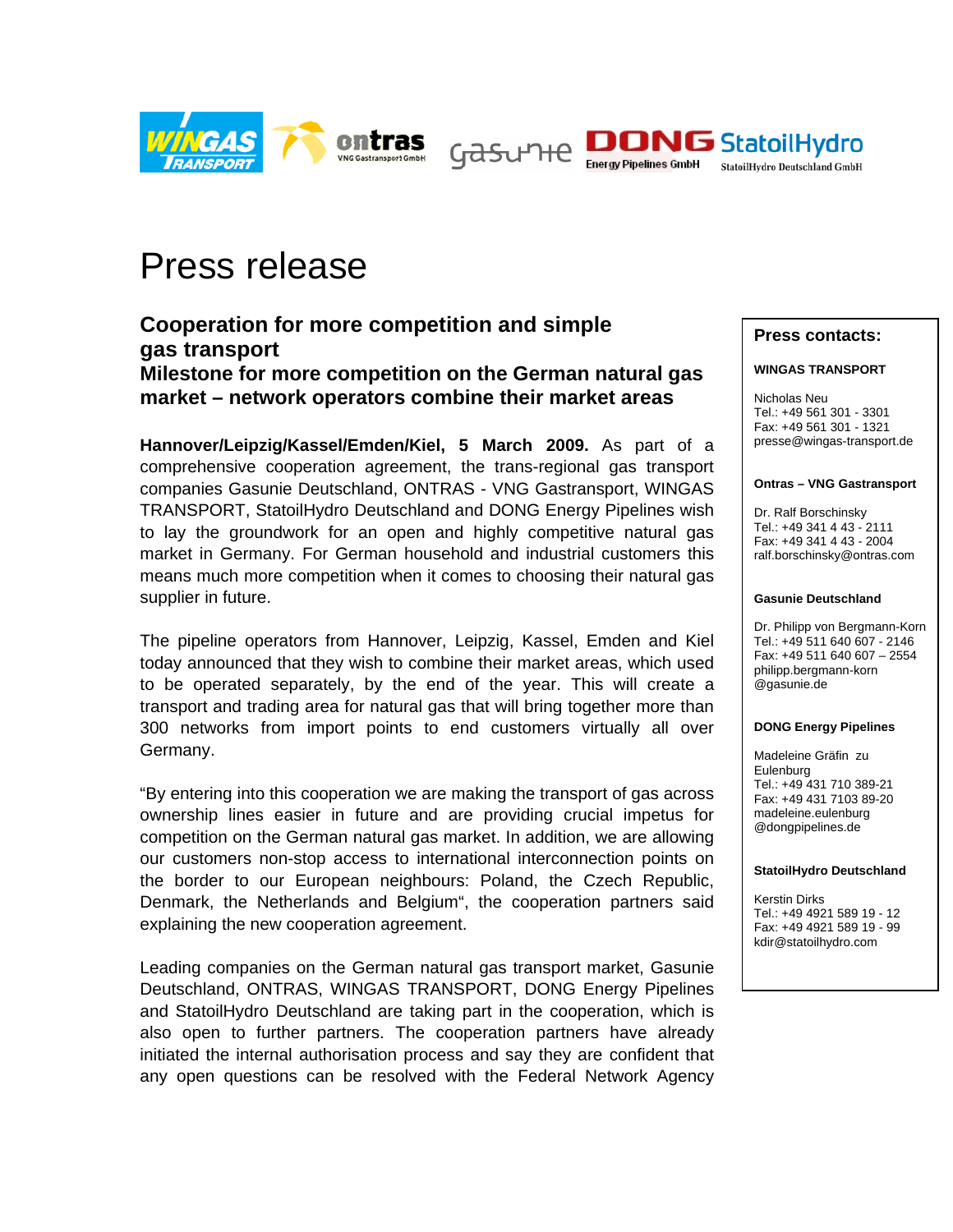(Bundesnetzagentur) and the Federal Cartel Office (Bundeskartellamt). Then nothing else will stand in the way of the cooperation.

The new transport and trading area generated by this cooperation also helps to enhance supply security in Germany. It lies in the heart of Europe, links up six EU countries and also connects these to the most important natural gas suppliers in Norway and Russia. More than half of the H-gas volumes transported in Germany flows through the networks in the new market area.

For example, any supplier wishing to deliver household customers in the new market area with natural gas simply has to feed this gas into one of the networks or purchase it there. The network operators then make sure that the right quantities of natural gas get to all the end customers. Supplying customers thus becomes much less complicated. "This makes gaining lasting access to the market much easier for new energy providers, especially in the household sector, and it is the consumers who benefit from this in the end", the cooperation partners agreed.

**WINGAS TRANSPORT GmbH & Co. KG** operates a national gas pipeline network. It offers its customers state-of-the-art, competitive transport services using a highpressure pipeline network more than 2,000 km long which covers the whole of Germany and includes nine compressor stations. More than 100 other network operators are connected to the WINGAS TRANSPORT pipeline network in Germany. More than 3 billion euros have been invested in this pipeline network overall since 1990. This infrastructure is positioned at the heart of Europe as the interface of European natural gas transportation.

**ONTRAS - VNG Gastransport GmbH** is a trans-regional gas pipeline operator in the European grid system. ONTRAS operates a high-pressure pipeline network, which is over 7,000 km long and has around 500 interconnection points, and markets its capacities. The pipeline system runs through six federal states in Germany from the Baltic Sea coast to the German-Polish border and from the German-Polish border to the Thuringian Forest. It cooperates with over 130 downstream network operators.

**Gasunie Deutschland Transport Services GmbH** based in Hannover is responsible for the management, operation and development of a long-distance pipeline grid in North Germany, which is about 3,100 kilometers long. Because of its geographical position, the Gasunie pipeline network in the Netherlands and in Germany, which is more than 15,000 kilometers long in total, acts as the 'gas roundabout' of northwest Europe. Gasunie Deutschland is a subsidiary of N.V. Nederlandse Gasunie.

**DONG Energy Pipelines GmbH** based in Kiel is a German subsidiary of the Danish energy company DONG Energy A/S, one of the leading energy providers in northern Europe. As a trans-regional gas pipeline network operator, DONG Energy Pipelines offers its customers gas transport capacities from Ellund on the Danish-German border through its high-pressure gas pipeline network.